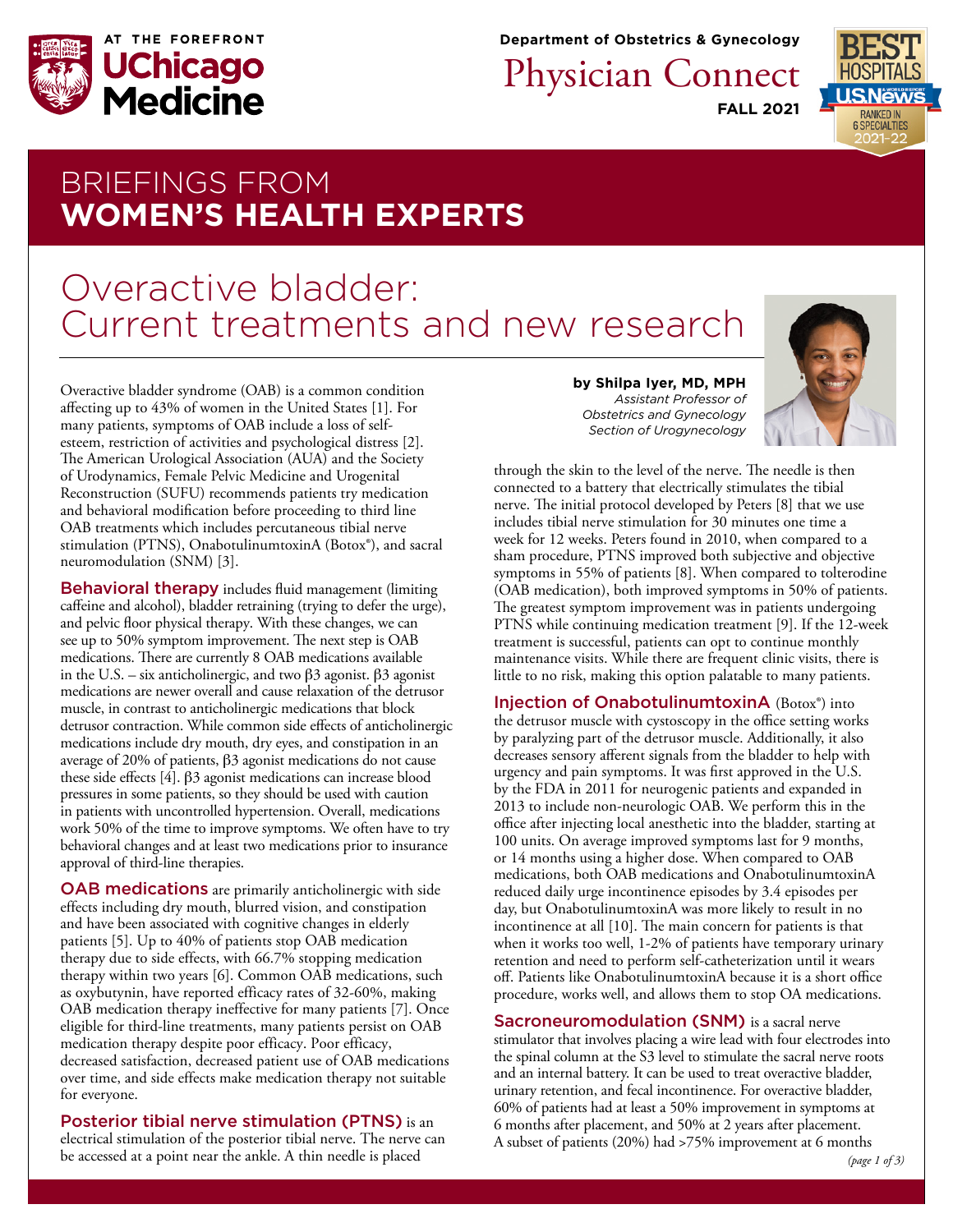#### *(continued from page 1)*

and 2 years [11]. For urinary retention, 80% of patients had >50% improvement at 2 years after placement with increased voids and low residuals [12]. For fecal incontinence, 88% of patients had >50% improvement in their symptoms at 3 years after implant with a significant improvement in quality of life [13]. I often suggest SNM for patients with dual urinary and fecal incontinence. For fecal incontinence and urinary retention, we have a few other SNM treatment options to help patients improve their quality of life.

Patients can now opt for a 5-year non-rechargeable SNM or a 15-year rechargeable device. MRI compatibility and the longer life of a rechargeable system allows more patients to be eligible and for it to last longer prior to battery replacement. We place the SNM device in two stages. In the first stage, the sacral lead can be placed in the office under local anesthesia or in the operating room. If the lead is placed in the office, it is attached to an external battery and the patient tests the effect for one week. If it is placed in the operating room, the lead can be tested for two weeks. During the second stage, if at the end of the testing period the patient has more than 50% improvement in their symptoms, we implant the battery into the patient's buttock at a place they can access. The patient controls the program with a smart phonelike device that connects to the battery via Bluetooth technology. Both the patient and their provider can adjust the settings over time to achieve the optimal stimulation.

| <b>Treatment</b>   | Helps patients with                                               | Pros                                                                | Cons                                                                                   |
|--------------------|-------------------------------------------------------------------|---------------------------------------------------------------------|----------------------------------------------------------------------------------------|
| <b>PTNS</b>        | • Synergistic with<br>OAB meds                                    | • Low risk<br>• External procedure                                  | • Weekly office visits x 12, then<br>monthly                                           |
| Botox <sup>®</sup> | • Urge incontinence<br>• Neurogenic bladder                       | • Can stop OAB meds<br>• Short office procedure                     | • If over-corrected, may need<br>temporary self-catheterization<br>• Lasts 9-14 months |
| <b>SNM</b>         | • Urinary retention<br>• Combined urinary &<br>fecal incontinence | • New 15-year rechargeable<br>device<br>• Adjust settings over time | • May need to go to OR for<br>placement                                                |

# When medications aren't enough

## **Summary**

Overactive bladder is a common problem that affects many patients. There are treatments available that can help patients limit bathroom trips, stop using incontinence products, and greatly improve their social and overall quality of life. We have four fellowship-trained, board-certified urogynecologists and one nurse practitioner who see patients at our main campus and at several off-site locations.

REFERENCES [1] Coyne KS, Sexton CC, Vats V et al. National community prevalence of overactive bladder in the United States stratified by sex and age. *Urology*. 2011 May;77(5):1081-7. [2] Kelleher CJ, Cardozo LD, Khullar V et al (1997) A medium-term analysis of the subjective efficacy of treatment for women with detrusor instability<br>and low bladder compliance. *Br J Obstet Gynaecol* 10 Benefits and harms of pharmacologic treatment for urinary incontinence in women: a systematic review. *Ann Intern Med.* 2012 Jun 19;156(12):861-74. [5] Gray S, Anderson M, Dublin S et al. Cumulative use of strong anticholinergics and incident dementia: a prospective cohort study. *JAMA Intern Med* 2015; 175(3):401-407. [6] Abrams P,<br>Malone-Lee J, Jacquetin B, et al (2001) Twelve-Month Tre Reis R, Iyer S et al. Is There a Relationship Between Patient-Reported Satisfaction and Persistence on Overactive Bladder Syndrome Pharmacotherapy? *Female Pelvic Med*<br>*Reconstr Surg.* 2018 May/Jun;24(3):237-240. [8] Peter percutaneous tibial nerve stimulation versus Sham efficacy in the treatment of overactive bladder syndrome: results from the SUmiT trial. *J Urøl*. 2010 Apr;183(4):1438-<br>43. [9] Peters KM, Macdiarmid SA, Wooldridge LS, Leo percutaneous tibial nerve stimulation versus extended-release tolterodine: results from the overactive bladder innovative therapy trial. *J Urol.* 2009 Sep;182(3):1055-61. [10]<br>Visco AG, Brubaker L, Richter HE, Nygaard I, multicenter study evaluating sacral neuromodulation with InterStim therapy compared to standard medical therapy at 6-months in subjects with mild symptoms of overactive<br>bladder. *Neurourol Urodyn.* 2015 Mar;34(3):224-30. [ analysis. *Female Pelvic Med Reconstr Surg.* 2010 Jul;16(4):249-53. [13] Mellgren A, Wexner SD, Coller JA, Devroede G, Lerew DR, Madoff RD, Hull T; SNS Study Group. Long-term efficacy and safety of sacral nerve stimulation for fecal incontinence. *Dis Colon Rectum.* 2011 Sep;54(9):1065-75.

To schedule a patient, e-mail us at [womenshealth@uchospitals.edu](mailto:womenshealth%40uchospitals.edu?subject=) or call 773-702-6118

*Urgent appointments are also available.* 

### **[UChicagoMedicine.org/urogyn](http://UChicagoMedicine.org/urogyn)**